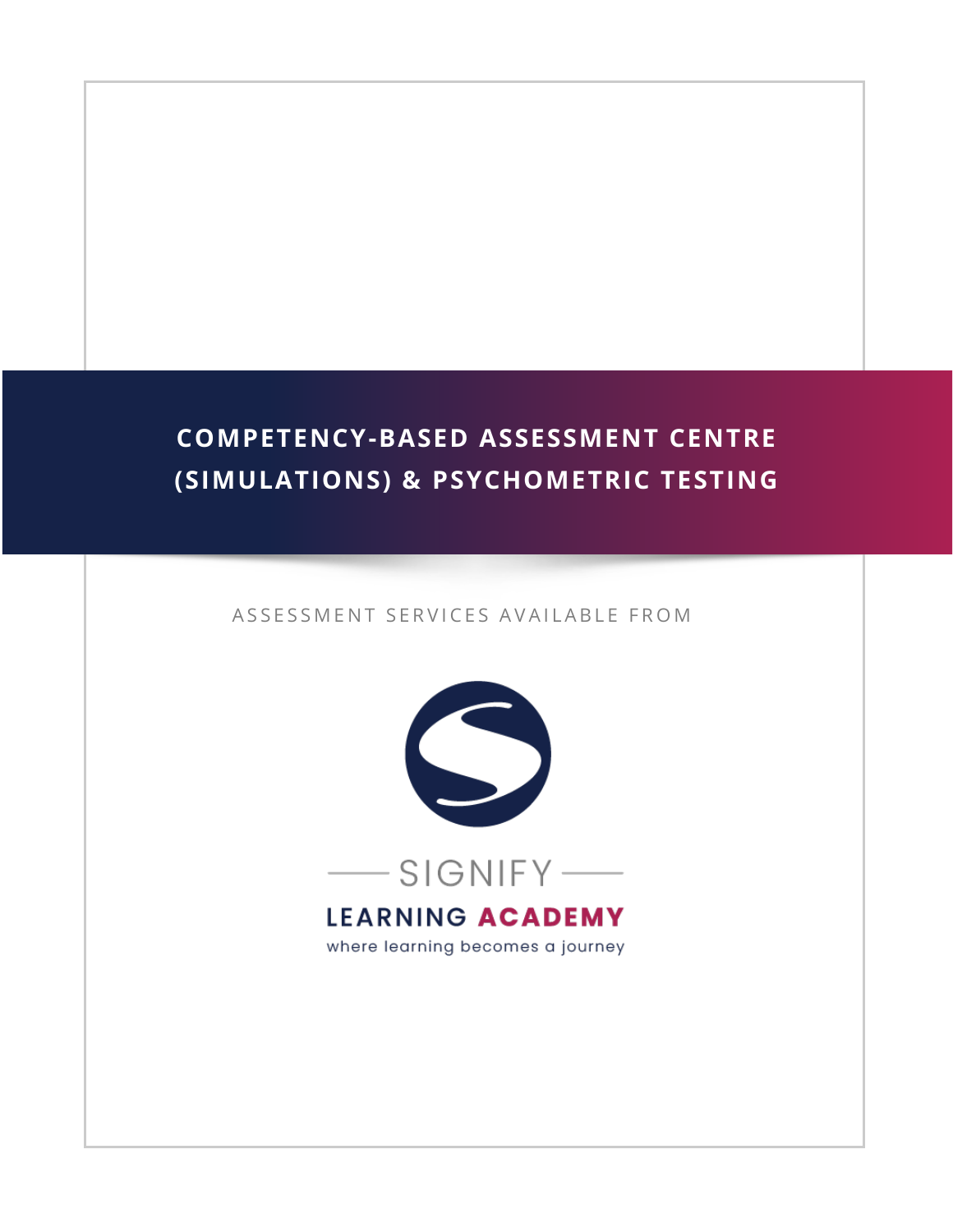### ASSESSMENT BENEFITS

#### Why use competency-based assessments and psychometric testing?

- To maximise individual and team performance to their full potential at all levels in the organisation.
- **EXECT** Align individual and team discretion and competencies with the demands of work to achieve requisite outputs.
- Accurately gauge individual potential, not just skills gaps.
- **•** Informed talent management decisions are made possible by providing standardised, valid, reliable, and objective information about an individual, team, department, or the organisation as a whole.
- **•** The ethical use of assessment information will promote and ensure fair and equitable labour practices.

### ASSESSMENT TOOLS

We source best-practice assessments from various professional institutions. Some assessments are conducted online and others in person – please enquire.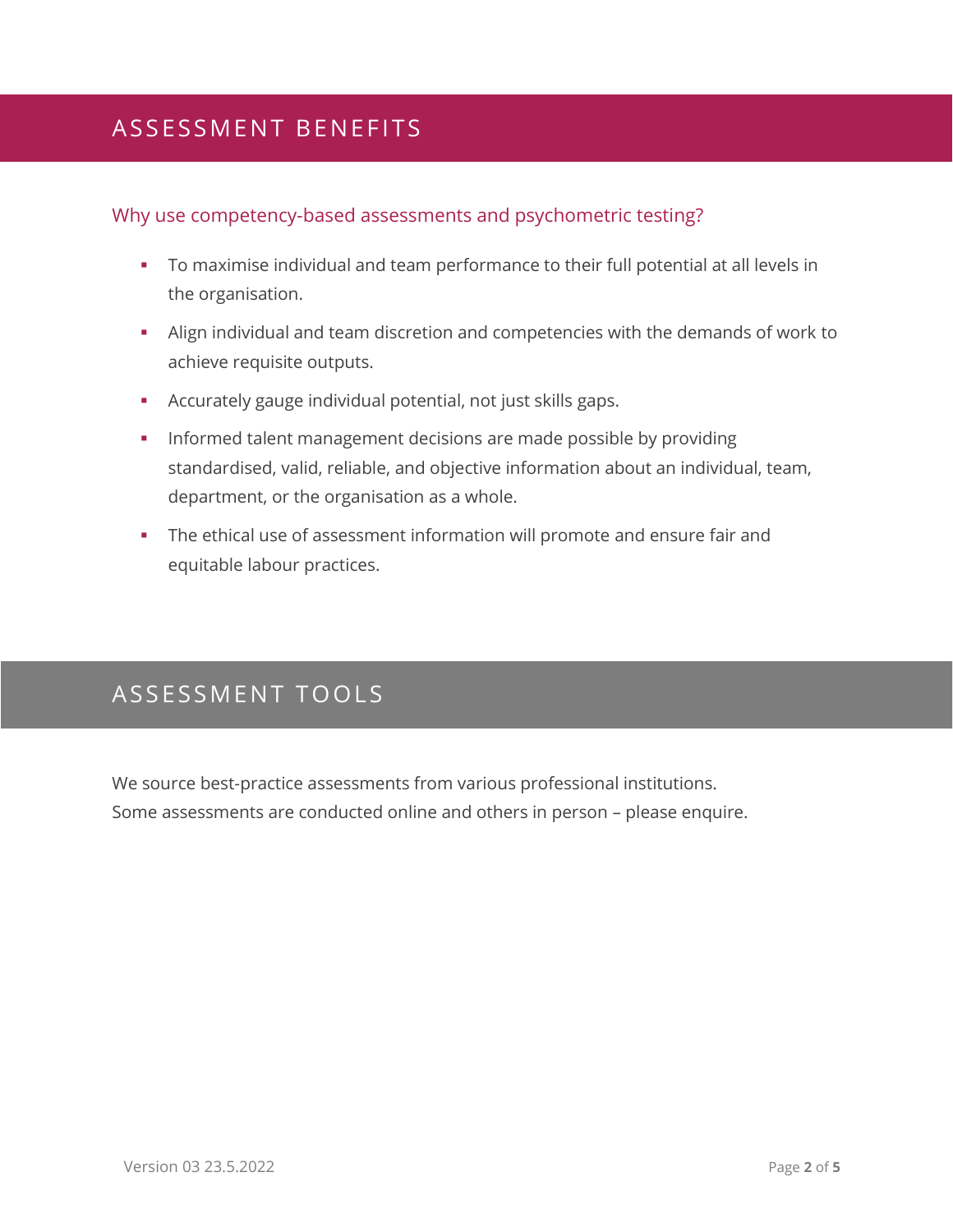### WHO SHOULD ATTEND?

#### Anyone or team or department seeking advice or solutions for:

- **•** Succession and Career Planning
- Recruitment and & Selection
- **•** Selection for Training Nominations
- **•** Performance Management
- **•** Personal Development Plans
- Potential Identification
- **•** Skills Audits
- Job Profiling
- 360 Employee Evaluations

*We assess through all organisational levels nationally using our network of assessment experts.*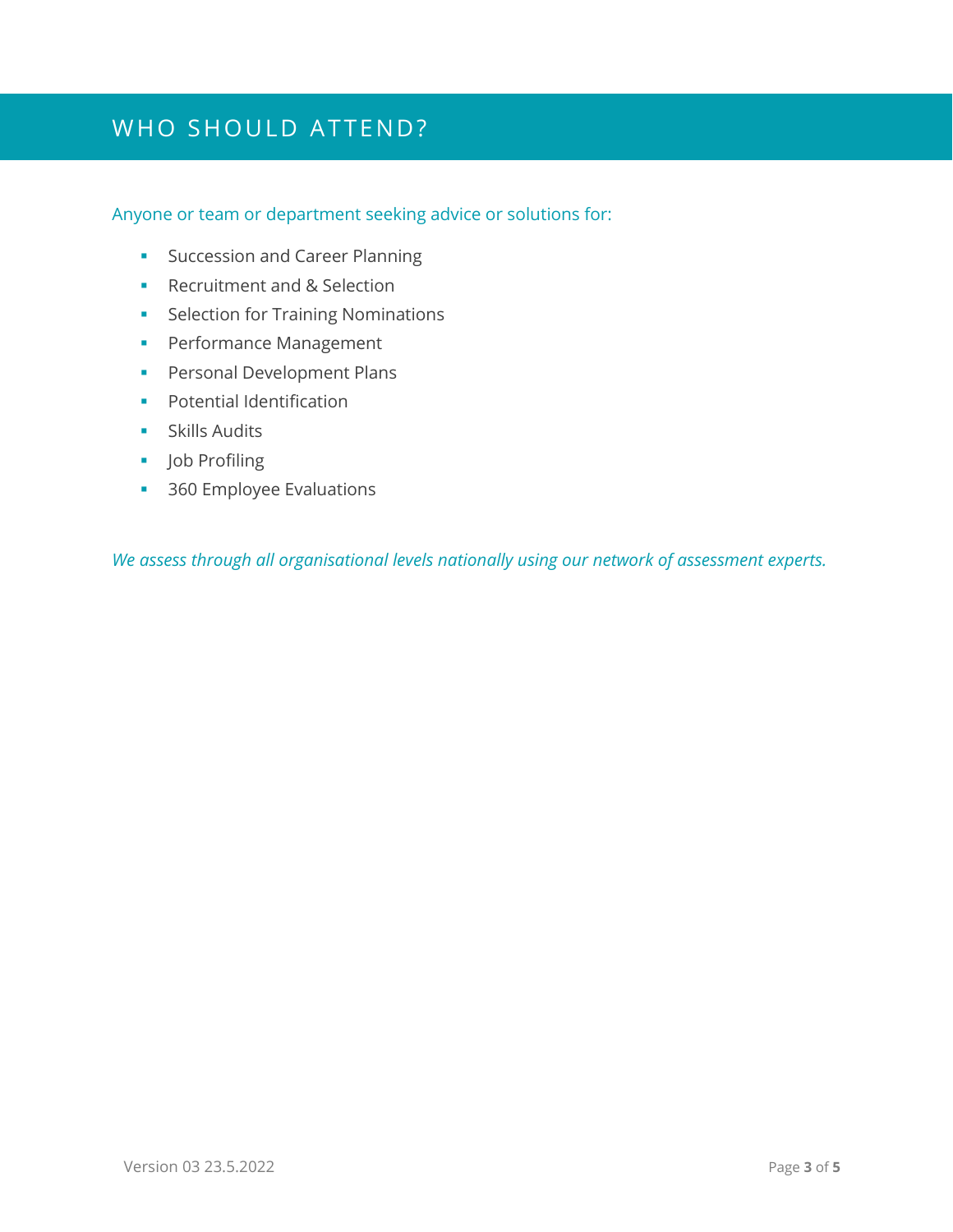### WHAT CHALLENGES WILL IT SOLVE?

Assessment can be considered to solve these typical challenges in organisations:

- Which candidate is the best fit for the job?
- Why is this individual not motivated?
- Why does this individual not fit into our culture?
- Why are my supervisors/managers so transactional and only task oriented?
- Why is this team performing so well/poorly?
- Why is this individual contributor/supervisor/manager performing so well/poorly?
- Can I influence this individual's attitude or behaviour?
- **■** Why are my senior staff operating at lower levels? (Crowding the space of their subordinates?)
- **•** Why did this individual derail?
- Why is this individual highly disruptive?
- Why are my staff efficient but not effective?
- What will be the most appropriate development programme for this individual/team?